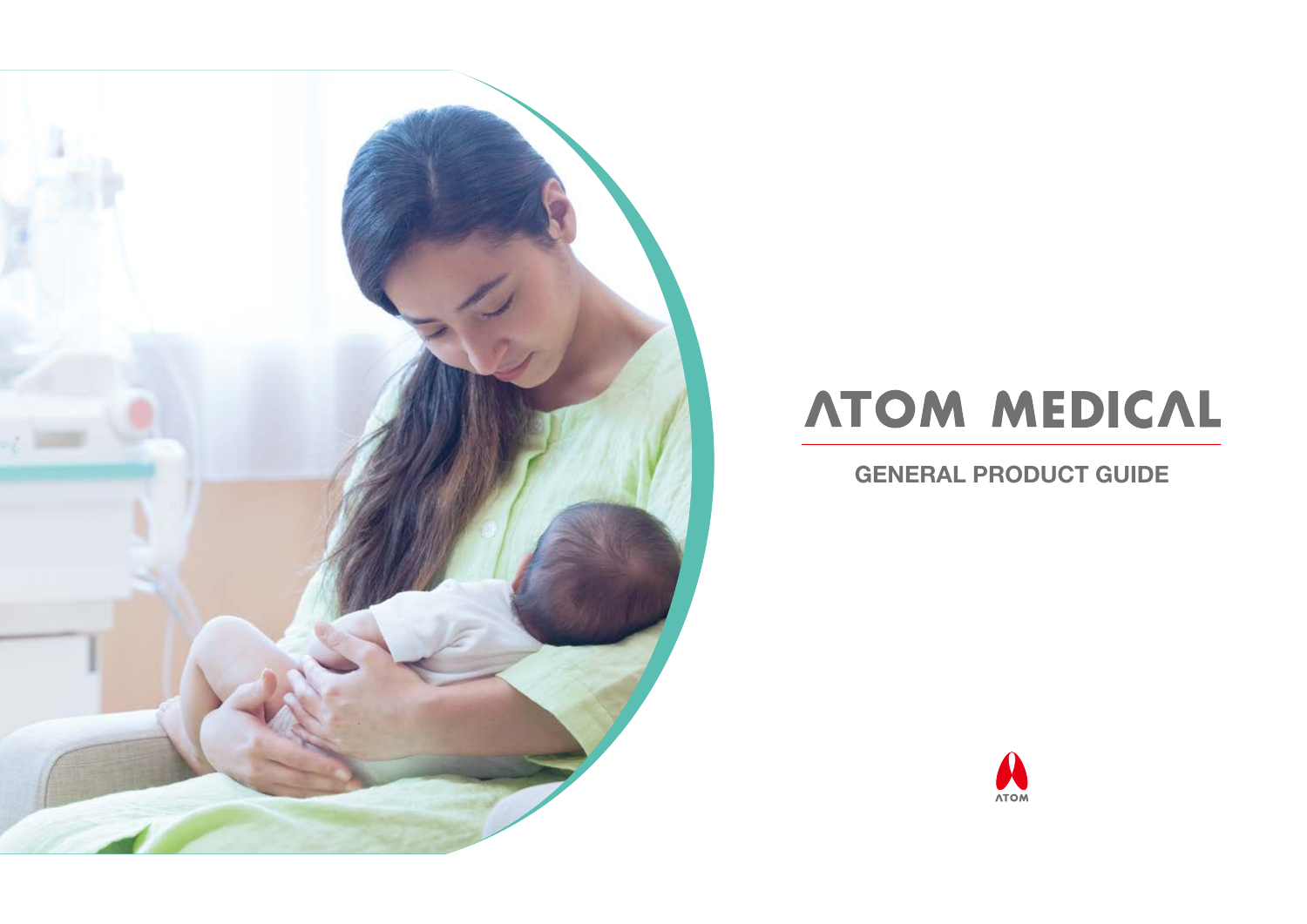## Atom Medical's product lineup providing comprehensive support for NICU

Neonatal resuscitation

•Resusci Flow

Urgent postnatal treatment/ Surgical operations in NICU.

- Infa Warmer i
- Sun fower Warmer

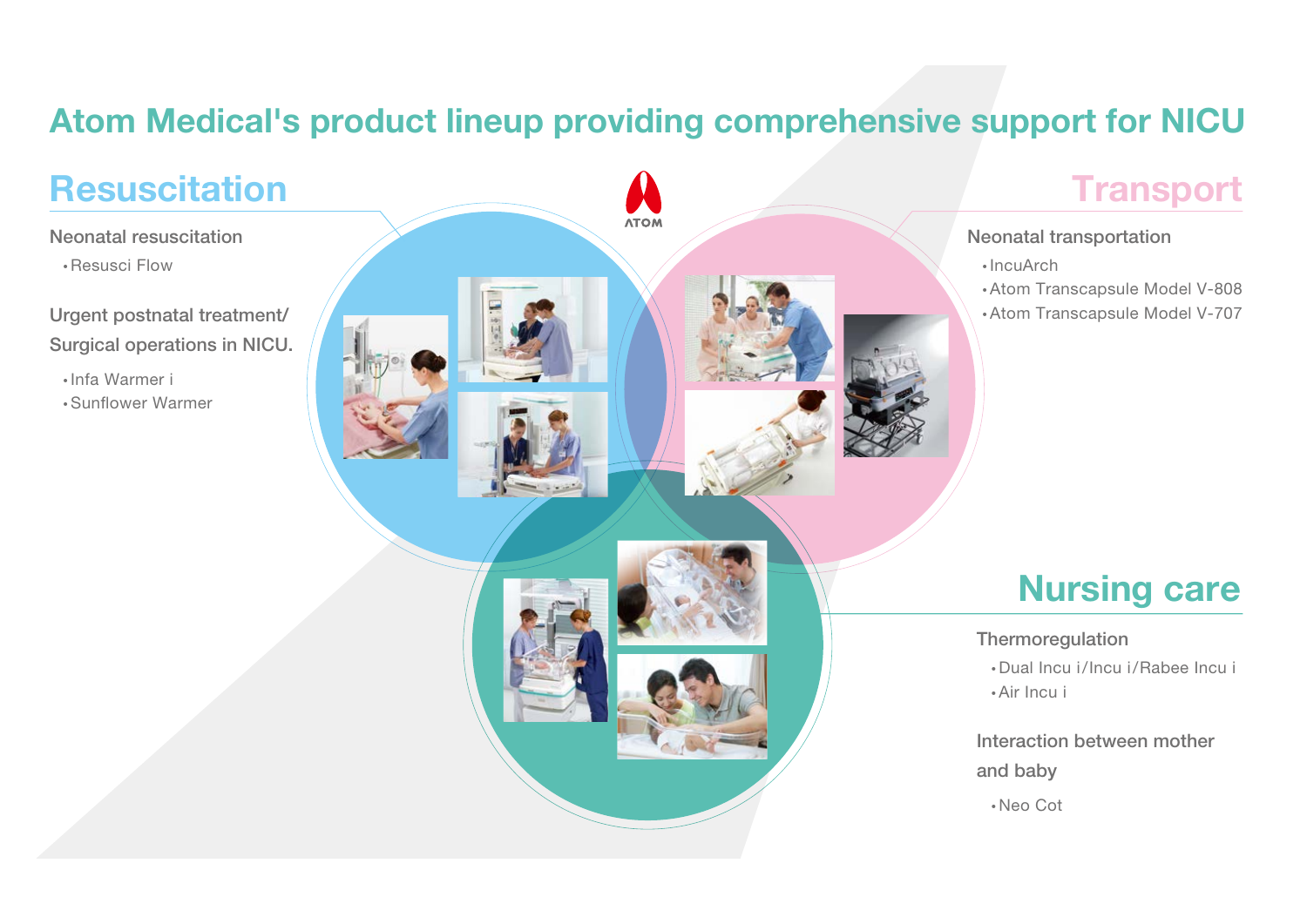### Resuscitation Unit  $\blacksquare$  Radiant Warmer  $\blacksquare$  Radiant Warmer Incubator Incubator Incubator Incubator Incubator Incubator  $\blacksquare$



### **Resusci Flow**

Neonatal resuscitation device used to perform simple and safe resuscitation.



## Infa Warmer

High-end Infant Warmer with various features enabling it's use in either acute or chronic environments.



**Sunflower**<br>Warmer

This model can be customized with optional accessories to suit the hospitals requirements.

# Resuscitation

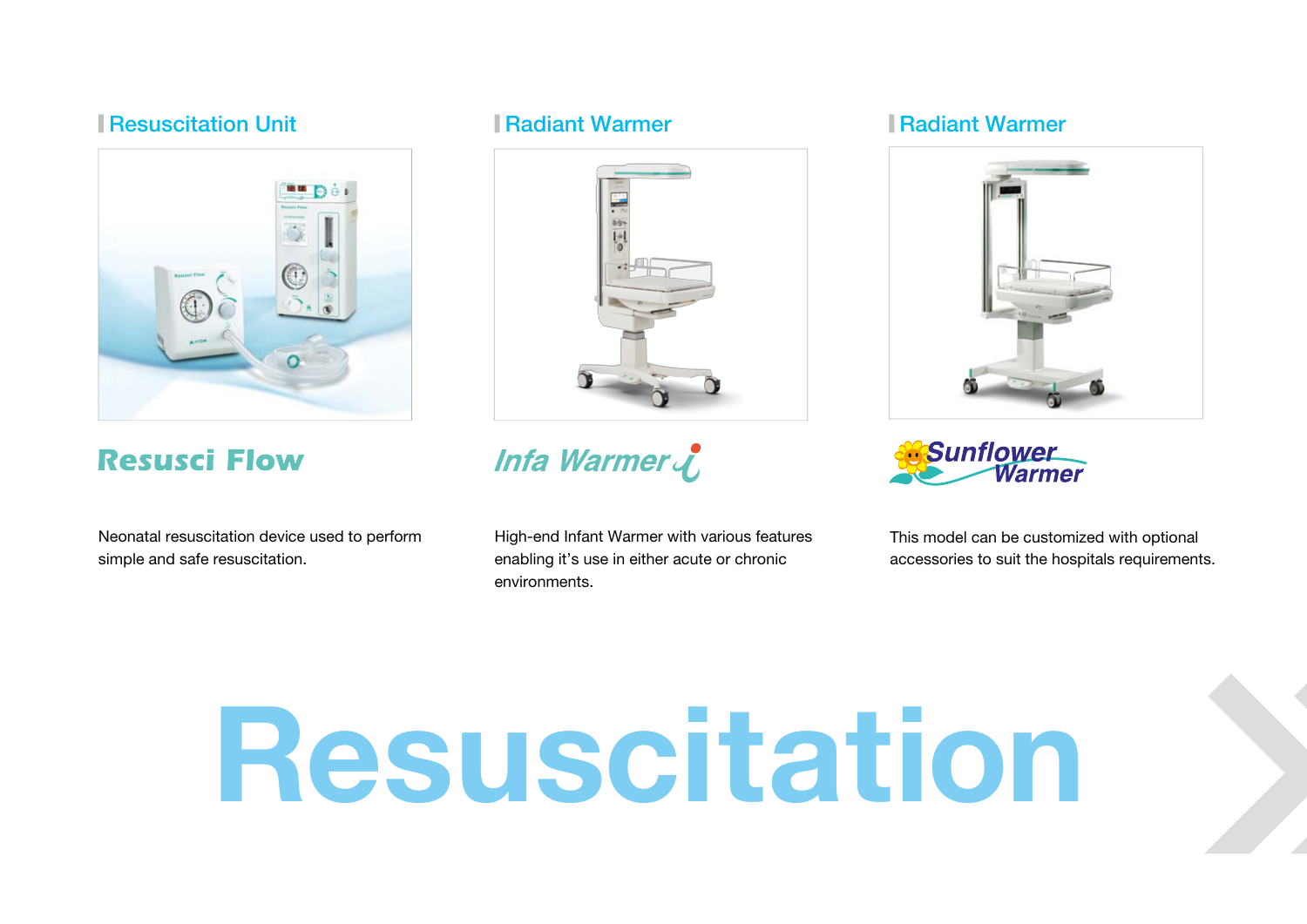### Radiant Warmer Radiant Warmer Radiant Warmer Radiant Warmer Transport Incubator Results in the Unit Incubator Bassinet Incubator Radiant Incubator Radiant Incubator Bassinet Incubator Bassinet Incubator Bassinet Incubator



## **IncuArch**

Light-weight and long-lasting battery powered transport incubator used for both internal and external hospital transportation.

# Transport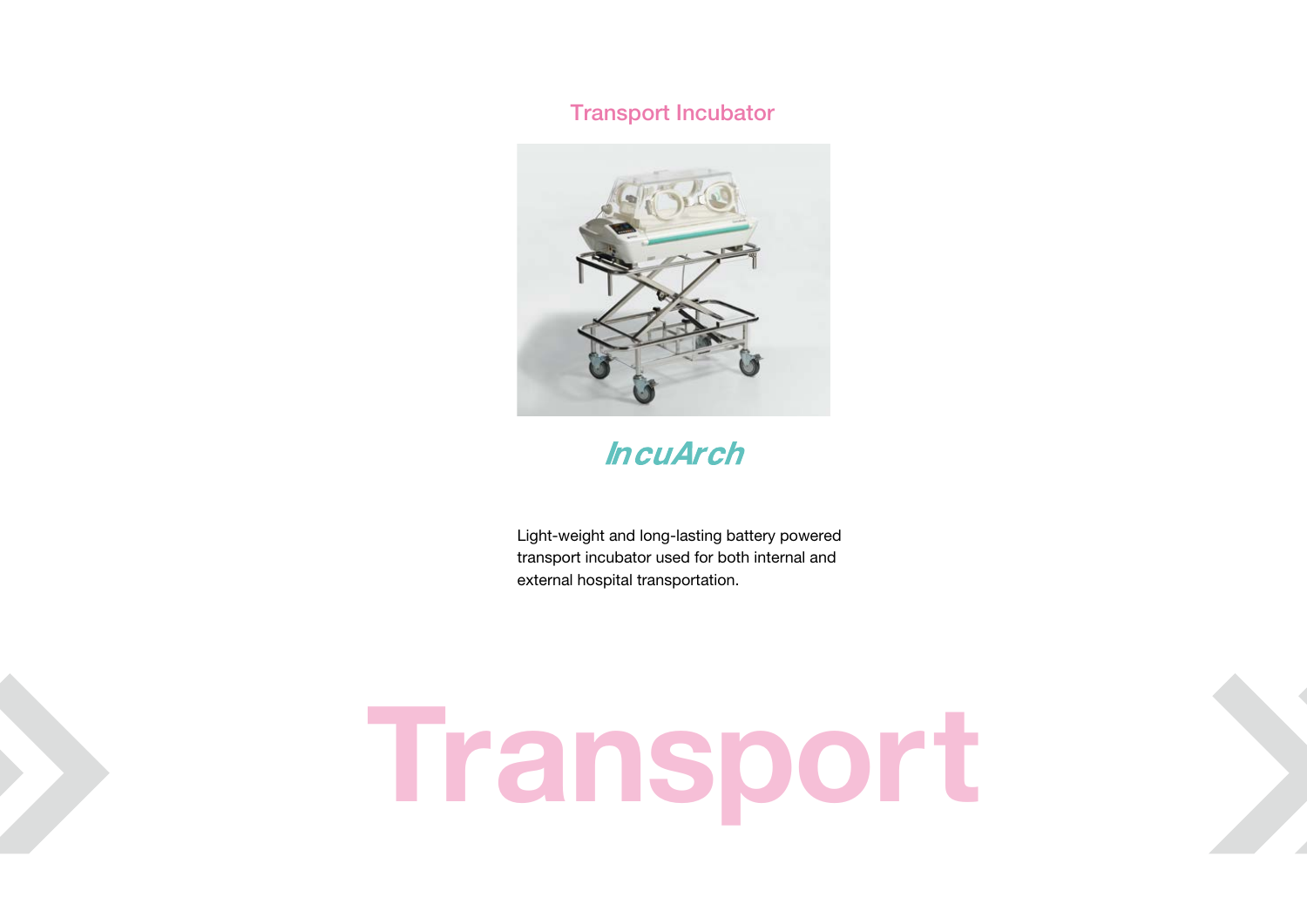



The i series incubators reduce the infant's stress and supports daily care giving. Make the utmost use of workspace around the incubator.

Peripheral equipment can be easily mounted.

### <code>Infant</code> Incubator  $\blacksquare$  Infant Incubator  $\blacksquare$  Bassinet **Infant Incubator**



Air Incu

New style of infant incubator with a fully detachable hood allowing for easier maintenance and infection control.



## **Neo Cot**

A bassinet to bring mother and baby closer together.

# **Nursi** ng care